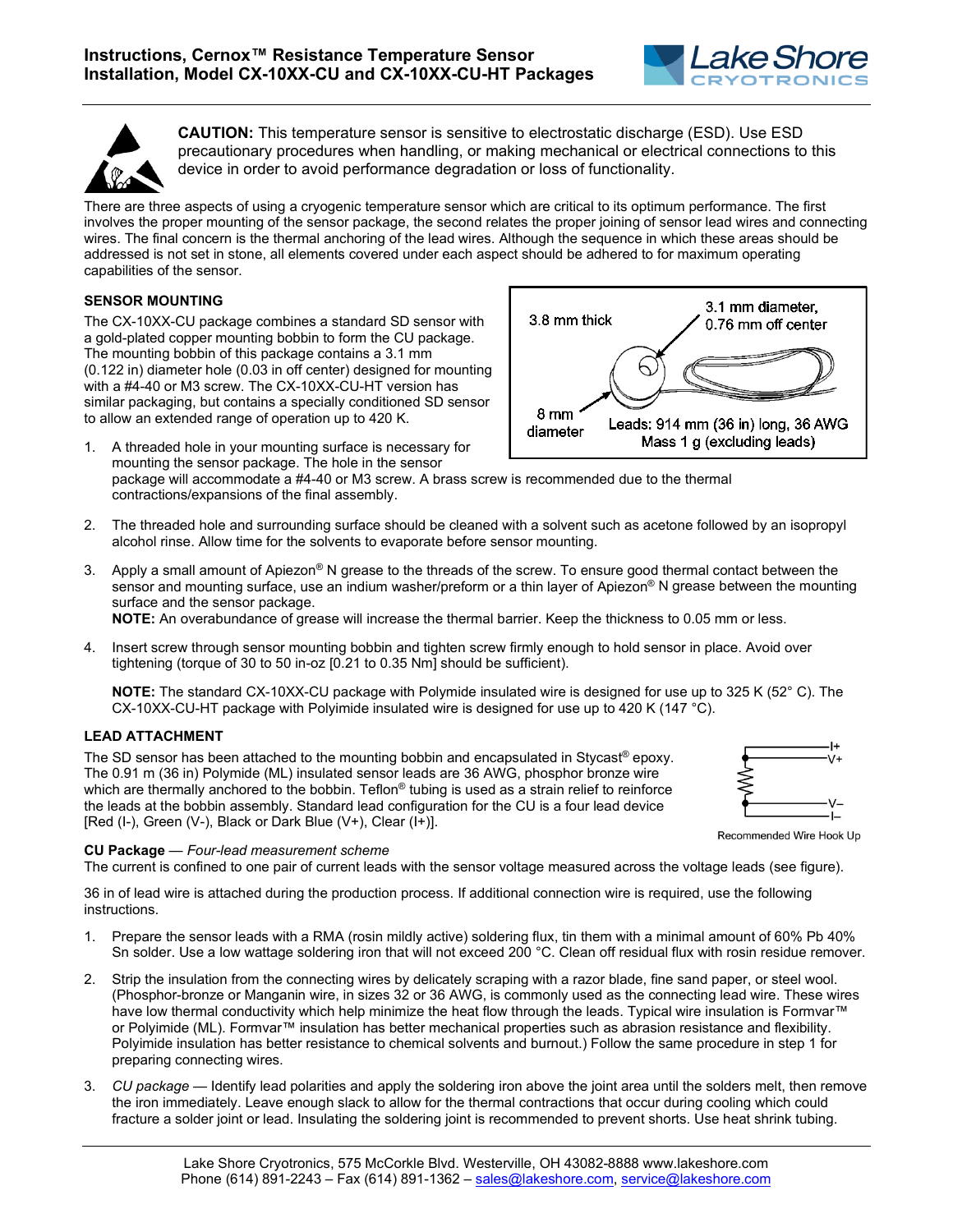**NOTE:** The standard CX-10XX-CU package with Formvar™ insulated wire is designed for use up to 325 K (52 °C). The CX-10XX-CU-HT package with Polyimide insulated wire is designed for use up to 420 K (147 °C).

# **SEPARATION OF QUAD-LEAD™ WIRES**

The Quad-Lead™ wire is formed into a 'ribbon cable' using Bond Coat 999 bonding film. This bonding agent will soften above 160-180°C and the ribbon wire is designed to be separated into individual wires using heat.



**CAUTION:** Do not separate the wires using any kind of sharp blade, as damage will result. **CAUTION:** Do not heat wire above 220 °C.

#### **Separation using heat**

A hot plate or soldering iron is the best tool for heating the wire. Hot-air guns are not recommended.

Set a hot plate or soldering iron to between 160-200°C. DO NOT heat the wire above 220°C.

If using a hot plate:

- 1. Take the section of the ribbon wire to be separated and place it on the hot surface.
- 2. Using a pair of fine tweezers, gently push the individual wires apart. They should come apart very easily; however, it may be necessary to bend them or fan them out slightly to prevent them from touching or re-bonding when removed from the heat.

## If using a soldering iron:

- 1. Using a fine tip, run the tip in-between the sections of wire to be separated.
- 2. Use the tip at the same time to push and separate the wire(s) from the ribbon.
	- Any wire touching a hot surface may separate; be careful when handling the wire during this process
	- If the wires are not fully separated from each other while hot, they may re-bond when heat is removed. Take care with wires that did not fully separate, as pulling them apart may tear the insulation.

#### **Mechanical separation**

While heat is strongly recommended as the method to use, it is possible to separate wires by first removing the insulation from the end, then slowly and gently pulling the individual wires apart to the length desired. Removing the insulation from the end requires a rotary-abrasion mechanical stripper. It is also possible to separate a small section using heat, then continue the separation by gently pulling the individual wires apart.



**CAUTION: There is a chance for damage to the ribbon wire in the form of the (colored) insulation being torn and/or coming completely off when the wires are mechanically pulled apart.** This is due to the design of the bonding agent and wire. The more force used to pull the wires apart, the greater the chance for damage. Application of heat is recommended.

**CAUTION:** DO NOT attempt to separate the wires using any kind of blade or other similar tool, sharp or dull, or damage will result.

**CAUTION:** DO NOT attempt to remove the bonding agent or insulation with any kind of blade or other similar tool, sharp or dull, prior to separation. This will increase the chance of the insulation tearing, and/or coming completely off. Use only a rotary-abrasion mechanical stripper to remove insulation prior to separation.

#### **HEAT SINKING/THERMAL ANCHORING**

Depending on the application, sufficient heat sinking of the leads may already exist in the bobbin. Use the following procedure if additional heat sinking is recommended.

For additional heat sinking/thermal anchoring:

- 1. Connecting wires should be thermally anchored at several temperatures between room temperature and cryogenic temperatures to guarantee that heat is not being conducted through the leads to the sensing element.
- 2. A simple thermal anchor can be made by winding the wires around a copper post, bobbin, or other thermal mass. A minimum of five wraps around the thermal mass should provide sufficient thermal anchoring. However, if space permits, additional wraps are recommended for good measure. To maintain good electrical isolation over many thermal cycles, it is good practice to first varnish a single layer of cigarette paper to the anchored area then wrap the wire around the paper and bond in place with a thin layer of IMI 7031 varnish. Formvar™ wiring insulation has a tendency to craze with the application of IMI varnish. If used, the wires cannot be disturbed until the varnish is cured and all solvents have evaporated (typically 12 to 24 hours).

## **HEAT SINKING/THERMAL ANCHORING**